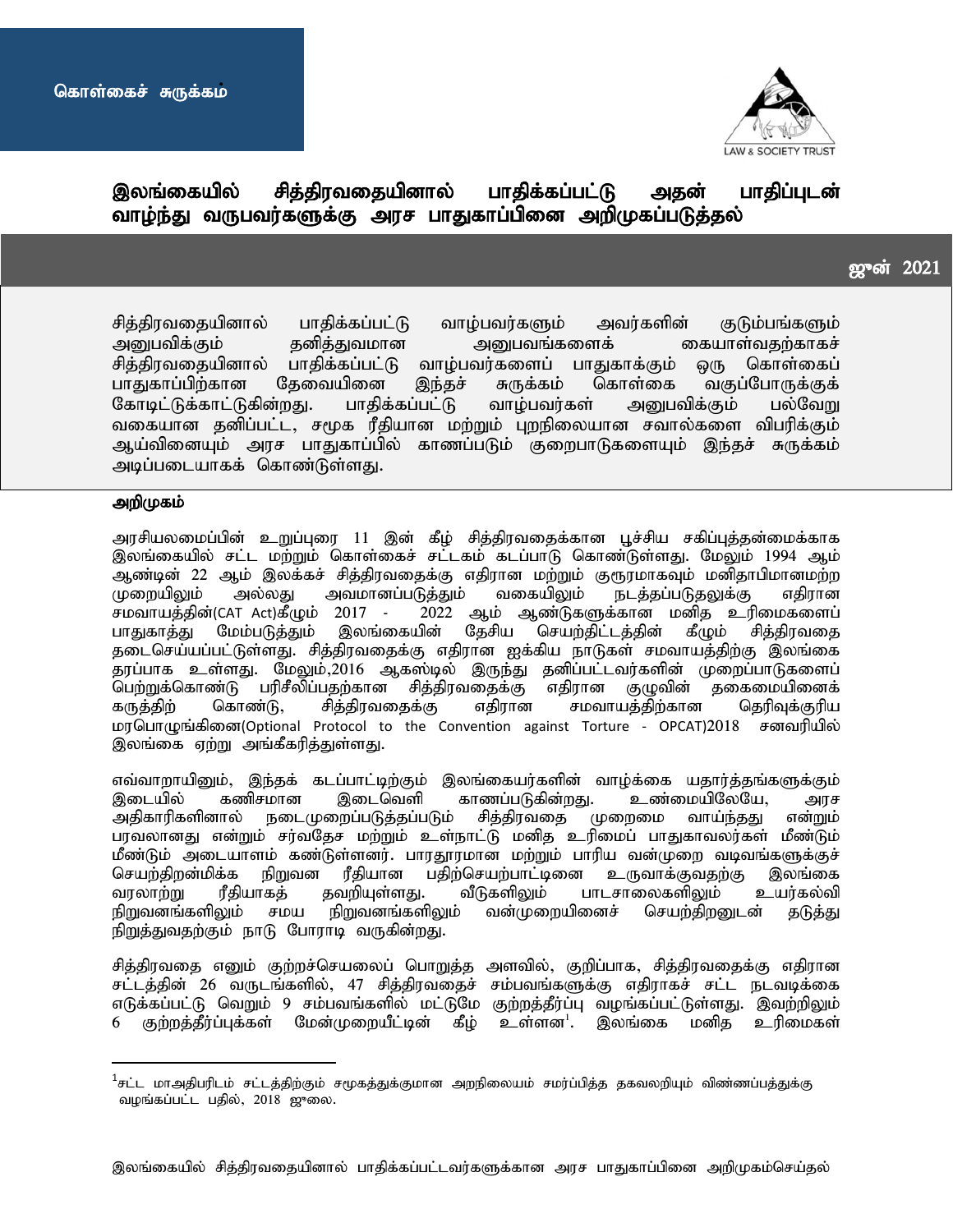ஆணைக்குழுவிடம் முன்வைக்கப்பட்ட முறைப்பாடுகளுடன் ஒப்பிடுகையில் $^2$ ,  $\,$ (முறைப்பாடு செய்யப்பட்டவற்றில் கிட்டத்தட்ட 99 சதவிகிதத்துக்கும் அதிகமான முறைப்பாடுகளுக்கு எதிராகச் சட்ட நடவடிக்கைகள் எடுக்கப்படவில்லை. 0.2 சதவிகிதத்திற்கும் குறைவானவற்றிலேயே குற்றத்தீர்ப்பு வழங்கப்பட்டுள்ளது<sup>3</sup>. இதற்கான பொறுப்பின் ஒரு பகுதி இலங்கையின் குற்றவியல் நீதி முறைமைக்கும் உரியதாகும். இதில், அனுபவங்களை வேறாக்கல், பாதிக்கப்பட்டவர்களுக்கும் சாட்சிகளுக்கும் போதிய பாதுகாப்பின்மை மற்றும்<br>நீண்ட காமகங்கள் ஆகியவை உள்ளடங்குகின்றன<sup>4</sup>.வன்முறை எற்றுக்கொள்ளப்படுகின்ற. நீண்ட தாமதங்கள் ஆகியவை உள்ளடங்குகின்றன<sup>4</sup>.வன்முறை ஏற்றுக்கொள்ளப்படுகின்ற, சட்டக்காப்பு அபரிமிதமான அளவு காணப்படுகின்ற, பரிகாரத்தினைப் பெற்றுக்கொள்வதற்கான முயற்சிகள் பலவீனமான ஒரு நீதி முறைமையில் பேச்சுவார்த்தைக்கு உட்படுத்தப்படுகின்ற சமூக மற்றும் நிறுவனக் கட்டமைப்பின் இந்தப் பரந்த சூழமைவிலேயே சித்திரவதையினால் பாதிக்கப்பட்டு வாழ்ந்து வருபவர்களினதும் அவர்களின் குடும்பங்களினதும் அனுபவங்கள் அமைந்துள்ளன.



 $^2$ மனித உரிமைகள் ஆணைக்குழு (HRCSL) 8 வருட காலப்பகுதியில்சித்திரவதை மற்றும் மோசமாக நடத்தப்படல் தொடர்பாக 4362 முறைப்பாடுகளைப் பெற்றுள்ளதாக அறிக்கையிட்டுள்ளது (ஜனவரி 2010 முதல் 2018 டிசம்பர் வரை). சித்திரவதைக்கு எதிரான ஐநா குழுவுக்கு ஆணைக்குழு 2016 இல் சமர்ப்பித்த அறிக்கையில் இருந்து பெற்ற தகவல்கள்.https://www.hrcsl.lk/wp-content/uploads/2020/01/Report-to-CAT-Committee-.pdf

<sup>&</sup>lt;sup>3</sup>26 வருடங்களில் எடுக்கப்பட்ட சட்ட நடவடிக்கை தொடர்பில் சட்ட மாஅதிபர் அலுவலகம் வழங்கிய ககவல்களை இந்த எண்ணிக்கை மனித உரிமைகள் ஆணைக்குழு 8 வருடங்களில் பெற்ற முறைப்பாடுகளுடன் .<br>ஓப்பிடுகின்றது. இதன் அர்த்தமாவது, குற்றத்தீர்ப்புக்களின் சதவிகிதம் மிகவும் குறைவு என்பதாகும்.

 $^4$ சட்ட விவகாரங்களுக்கான பாராளுமன்ற துறைசார் மேற்பார்வைக் குழுவினால் தயாரிக்கப்பட்ட 2017 செப்டெம்பர் 20 ஆம் திகதிய குற்றவியல் நீதியின் துரிதமான மற்றும் வினைத்திறன்மிக்க நிர்வாகம் பற்றிய பரிந்துரைகளில்<br>பாரதூரமான குற்றச்செயல் தொடர்பான வழக்குக்கு சராசரியாக 17 வருடங்கள் எடுப்பதாகக் குற்றச்செயல் தொடர்பான வழக்குக்கு சராசரியாக 17 வருடங்கள் குறிப்பிடப்பட்டுள்ளது. டிசம்பர் 2020 இன் போதுள்ளவாறாக நீதிமன்றத்தின் முன் 20 வருடங்கள் தீர்க்கப்படாது நிலுவையாக வழக்குகள் இருப்பதாக நியூஸ்வயரில் (Newswire - shorturl.at/ dyL58)அறிக்கையிடப்பட்டுள்ளது.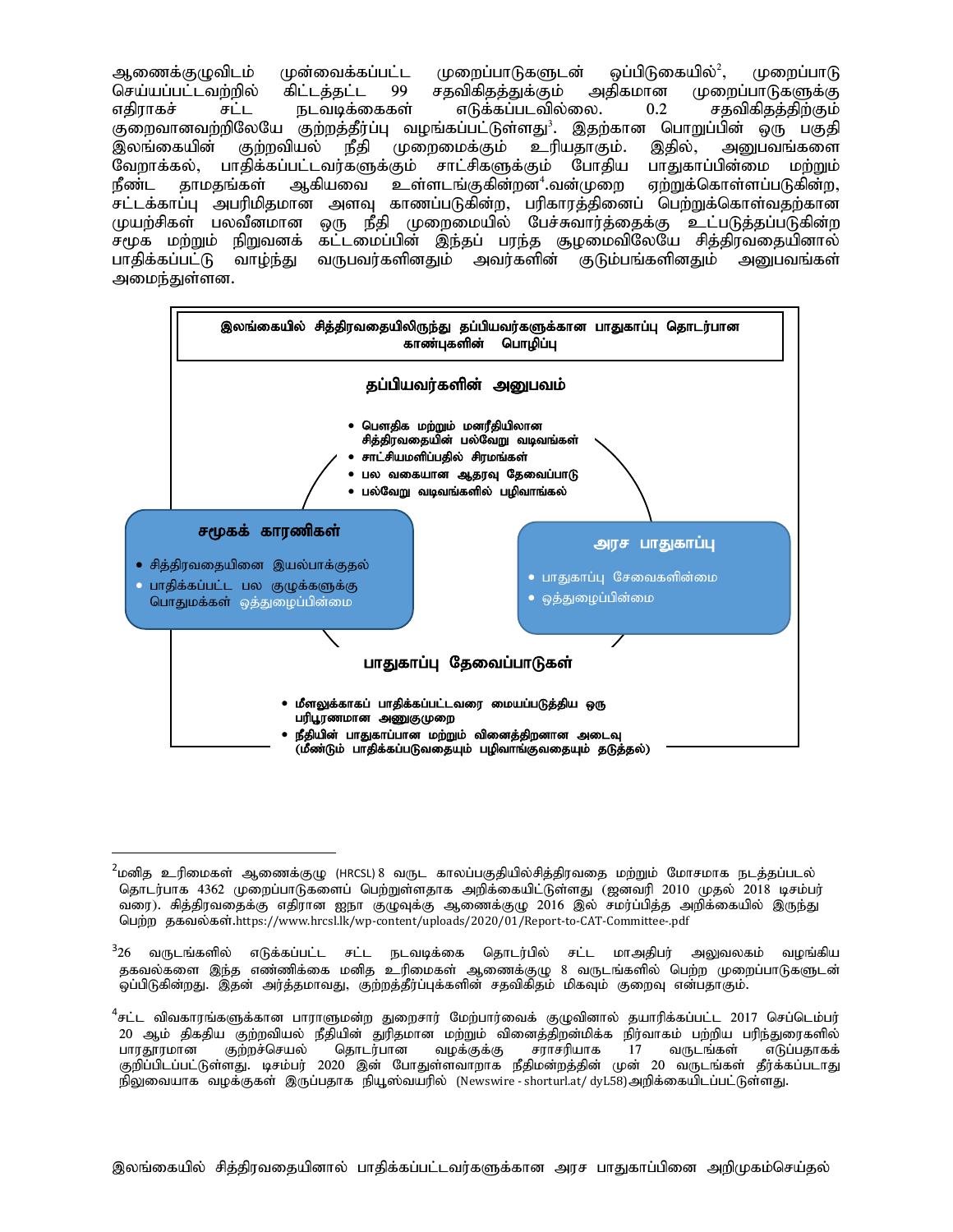#### ஆய்வு

சித்திரவதை மற்றும் மோசமாக நடத்தப்படல் ஆகியவற்றால் பாதிக்கப்பட்டு வாழ்ந்து வருபவர்களுக்குக் கிடைக்கக்கூடியதாக இருக்கும் முறைசார் பாதுகாப்புப் பொறிமுறைகளைப்<br>புரிந்துகொள்வதற்காகவும் இந்தப் பாதுகாப்புப் பொறிமுறைகளை அணுகுவதில் மனித புரிந்துகொள்வதற்காகவும் இந்தப் பாதுகாப்புப் பொறிமுறைகளை அணுகுவதில் மனித<br>உரிமைகள் நிறுவனங்களும் வறிய சமுதாயங்களில் வாழ்ந்து வரும் சித்திரவதை மற்றும் உரிமைகள் நிறுவனங்களும் வறிய சமுதாயங்களில் வாழ்ந்து வரும் சித்திரவதை<br>மோசமாக நடத்தப்பட்டதால் பாதிக்கப்பட்டவர்களும் முகங்கொடுக்கும் நன மோசமாக நடத்தப்பட்டதால் பாதிக்கப்பட்டவர்களும் முகங்கொடுக்கும் நடைமுறை<br>அனுபவங்களைப் புரிந்துகொள்வதற்கும் இவ்வாறான சமுதாயங்களைச் சேர்ந்த மக்கள் புரிந்துகொள்வதற்கும் இவ்வாறான சமுதாயங்களைச் சேர்ந்த மக்கள்<br>ப்பினைப் பெற்றுக்கொள்ள முயற்சிக்கும் பல்வேறு வமிகள் பற்றிப் தமக்குப் பாதுகாப்பினைப் பெற்றுக்கொள்ள முயற்சிக்கும் பல்வேறு வழிகள்<br>புரிந்துகொள்வதற்கும் பாதுகாப்பில் இவர்கள் முகங்கொடுக்கும் குறைபா புரிந்துகொள்வதற்கும் பாதுகாப்பில் இவர்கள் முகங்கொடுக்கும் குறைபாடுகளைப்<br>புரிந்துகொள்வதற்கும் இலங்கையில் ஆய்வு ஒன்று நடத்தப்பட்டது. சட்டச் சட்டகத்தின் புரிந்துகொள்வதற்கும் இலங்கையில் ஆய்வு ஒன்று நடத்தப்பட்டது. சட்டச் சட்டகத்தின்<br>மீளாய்வு, கடந்த 10 வருடங்களை உள்ளடக்கும் இலங்கையில் சித்திரவதை பற்றிய மீளாய்வு, கடந்த 10 வருடங்களை உள்ளடக்கும் இலங்கையில் சித்திரவதை பற்றிய<br>முறைப்பாடுகள் பற்றிய ஆவணங்களின் மீளாய்வு, உளவியலாளர்கள், மருத்துவர்கள், உளவியலாளர்கள், சட்டத்தரணிகள், ஆய்வாளர்கள் மற்றும் செயற்படுனர்கள் ஆகியோருடன் நடத்தப்பட்ட பிரதான தகவலாளர் நேர்காணல்கள் இருபது மற்றும் சித்திரவதையினால் பாதிக்கப்பட்டு வாழ்ந்து வருபவர்கள் மற்றும் அவர்களின் குடும்பத்தினரின் அனுபவங்களின் மூன்று சம்பவக் கற்கைகள் ஆகியவற்றினை முறை உள்ளடக்குகின்றது.

### கண்டறிந்தவைகள்

- 1. சித்திரவதையின் பல வடிவங்கள் (உடல் ரீதியானவை, மனோரீதியானவை மற்றும் பாலியல் **ரீதியானவை):** சித்திரவதைக்கு முகங்கொடுத்து அதன் பாதிப்புடன் வாழ்ந்து வருபவர்கள்<br>அவமானப்படுத்தும் வார்த்தைகளுக்கும் அச்சுறுத்தல்களுக்கும் இகழ்ச்சிகளுக்கும் ணைதகளுக்கும் அச்சுறுத்தல்களுக்கும் இகழ்ச்சிகளுக்கும்<br>முரட்டுத்தனமாகத் தள்ளப்படுதலுக்கும் கன்னத்தில் பயமுறுத்தல்களுக்கும் முரட்டுத்தனமாச<br>அறையப்படுதலுக்கும் அடிக்கப்படுதலுக்கும் அறையப்படுதலுக்கும் அடிக்கப்படுதலுக்கும் உதைக்கப்படுதலுக்கும் மிதிக்கப்படுதலுக்கும்<br>ஆடை களையப்படலுக்கும் பாலியல் வல்லுறவுக்கும் பாலியல் துஷ்பிரயோகத்திற்கும் களையப்படலுக்கும் பாலியல் வல்லுறவுக்கும் பாலியல் துஷ்பிரயோகத்திற்கும்<br>தொல்லைகளுக்கும் குண்டாந்தடி, மரப் பொல்லு அல்லது பிரம்பு, விறகு, பாலியல் தொல்லைகளுக்கும் குண்டாந்தடி, மரப் பொல்லு அல்லது பிரம்பு, <u>பொல்லுக்கள் அல்லது விக்கட்டுக்கள், வயர்கள் மற்றும் உ</u>லோகச் சங்கிலிகள் போன்ற பொருட்களைக் கொண்டு வேதனை செய்யப்படுதலுக்கும் மண்டியிடச் செய்யப்படலுக்கும்<br>முமங்காலில் நடப்பகற்கும் காற்பாகங்களில் அடிக்கப்படலுக்கும் பொுவிால்களால் முழங்காலில் நடப்பதற்கும் காற்பாதங்களில் அடிக்கப்படலுக்கும் பெருவிரல்களால்<br>மணிக்கட்டுக்களால் மற்றும் கணுக்கால்களினால் தொங்கவிடப்படலுக்கும் தீயினால் மணிக்கட்டுக்களால் மற்றும் கணுக்கால்களினால் தொங்கவிடப்படலுக்கும் தீயினால்<br>சுடப்படலுக்கும் பல்வேறு வழிகளினால் மூச்சுத்திணறச் செய்யப்படலுக்கும் எரியும் சுடப்படலுக்கும் பல்வேறு வழிகளினால் மூச்சுத்திணறச் செய்யப்படலுக்கும் எரியும்<br>உணர்வினை ஏற்படுத்துவதற்காக மிளகாய்த் தூள் அல்லது பெற்றோல் ஏற்படுத்துவதற்காக மிளகாய்த் தூள் பயன்படுத்தப்படலுக்கும் முகங்கொடுத்துள்ளனர். பொதுமக்கள் முன்னிலையில் அடிப்பதன் மூலம் அல்லது கைகளுக்கு விலங்கிடல் மூலம் அவமானப்படுத்தப்படல், கைதின் போது அல்லது தேடுதலின் போது ஊடகத்தினைப் பயன்படுத்தல், பாதிக்கப்பட்டுப் அப்பாதிப்புடன் உயிர் வாழ்பவர்கள் மற்றும் அவர்களின் குடும்பத்தினர் பற்றி அவமானப்படுத்தும் பகிரங்க அறிவித்தல்கள் மற்றும் செய்திகள் மற்றும் சித்திரவதை செய்கையில் சிரிக்கும் குரூரம் ஆகியனவும் அனுபவிக்கப்பட்டுள்ளன. பாதிக்கப்பட்டுப் பாதிப்புடன் உயிர் வாழ்பவர்கள் தமக்கு உணவு, நீர் வழங்கப்படவில்லை என்றும் தம்மைத் தூங்க விடவில்லை என்றும் முறைப்பாடு செய்துள்ளனர்.
- 2. சாட்சியமளிப்பதில் உள்ள சிரமங்கள்: சித்திரவதைக்கு முகங்கொடுத்து அதன் பாதிப்புடன் வாழ்ந்து வருபவர்கள் சக்தியின்மைக்கும் வன்முறை பற்றிப் பேசுவதுடன் தொடர்புடைய வெட்கத்திற்கும் அச்சத்துக்கும் முகங்கொடுத்து வருகின்றனர். மேலும் துயறுறல் மற்றும் பாதிப்புறுநிலை ஆகியவை வப்புக்கொள்ளப்படாமைக்கும் இவர்கள் முகங்கொடுக்கின்றனர். ஏன் சித்திரவதை நடந்தது, அது எதைக் குறிக்கின்றது, அது பற்றிப் பகிர்ந்துகொள்ள<br>முடியுமா மற்றும் அது ஏனையோரினால் எவ்வாறு புலனுணரப்படுகின்றது என்பவை முடியுமா மற்றும் அது ஏனையோரினால் எவ்வாறு புலனுணரப்படுகின்றது<br>கொடர்பாக நீண்ட காலம் அல்லாடுவகையே மிகவம் கனிப்பட்ட அ தொடர்பாக நீண்ட காலம் அல்லாடுவதையே மிகவும் தனிப்பட்ட அனுபவங்கள்<br>தேவைப்படுத்துகின்றன. அதிகமான சந்தர்ப்பங்களில் சித்திரவதையினால் Njitg;gLj;Jfpd;wd. mjpfkhd re ;ju;g;gq;fspy; rpj;jputijapdhy; பாதிக்கப்பட்டவர்கள் வறியவர்களாக இருக்கின்றனர் சமுக அல்லது அரசியல் செல்வாக்கினையே இவர்கள் கொண்டுள்ளனர். இதனால் இவர்கள்<br>முறைப்பாடுகளை மேற்கொள்வதில்லை. பாலியல் வன்முறையினைச் சித்திரவதையின் முறைப்பாடுகளை மேற்கொள்வகில்லை. பாலியல் வடிவமாக அடையாளம் காண்பதற்குப் பாதிப்புடன் வாழ்ந்து வருபவர்கள் அவசரப்பட்டும்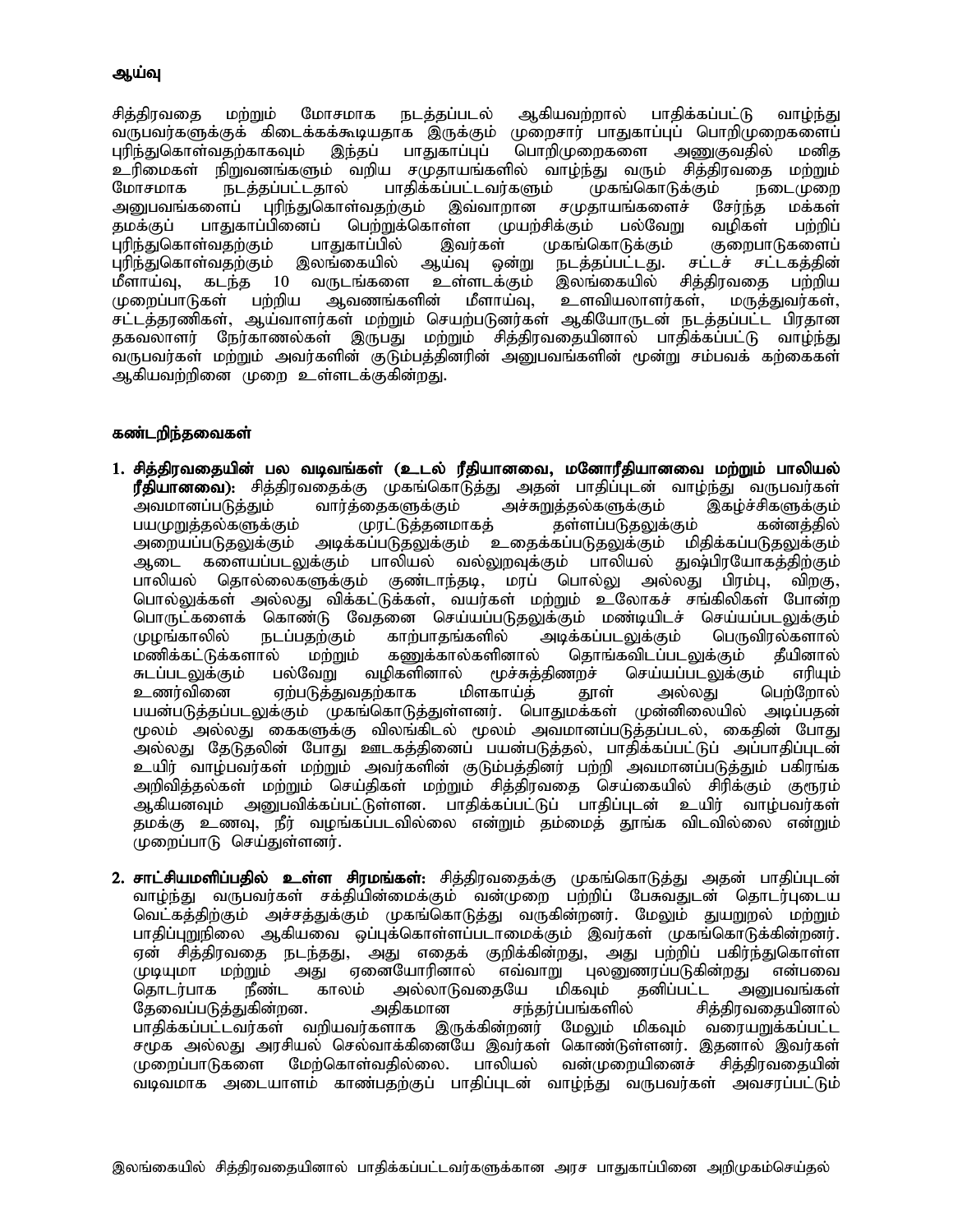தர்க்கரீதியான காரணம் இன்றியும் முடிவெடுக்காத உதவியினைப் பெறாதவர்களாக இருக்கின்றனர்.

## 3. தேவைப்படும் பல்வாறான உதவிகள்:

- அ. உடல், உள, சமூக மற்றும் பொருளாதார மீளலுக்கான உதவி: பாதிப்புடன் வாழ்ந்து வருபவர்கள் அவர்களின் உடல் மற்றும் உள ஆரோக்கியம், அவர்களின் குடும்ப மற்றும் சமூக உறவுகள், அவர்களின் வாழ்வாதாரம் மற்றும் நிதிப் பாதுகாப்பு ஆகியவை தொடர்பில் மீளலுக்கு உதவி தேவைப்படுபவர்களாக இருந்தனர். கெளரவம் இழக்கப்பட்ட<br>உணர்வில் இருந்து மீள்வதற்கு உதவி தேவைப்படுகின்றது. நிரந்தரமான மற்றும் உணர்வில் இருந்து மீள்வதற்கு உதவி தேவைப்படுகின்றது. நிரந்தரமான மற்றும்<br>நீண்டகால உடல் மற்றும் உளசமுக அங்கவீனம் மற்றும் இடர் மற்றும் நீண்டகால உடல் மற்றும் உளசமுக அங்கவீனம் மற்றும் இடர் மற்றும் தலைமுறைகளுக்கிடையிலான தீங்கு ஆகியவற்றுக்கு உதவிகள் பதிற்செயற்பாடாற்ற வேண்டும். இரண்டாம் நிலைப் பழிவாங்கலினால் பாதிக்கப்பட்ட குடும்பத்திற்கும் நண்பர்களுக்கும் உதவி தேவைப்படுகின்றது.
- **ஆ. பரிகாரத்திற்காக முறைசார் நிறுவனங்களை ஈடுபடுத்துவதற்கான உதவி:**<br>பாதிப்புக்குள்ளாகிப் பாதிப்புடன் வாழ்ந்து வருபவர்கள் முறைப்பாடு செய்தால், பாதிப்புக்குள்ளாகிப் பாதிப்புடன் வாழ்ந்து வருபவர்கள்<br>முறைப்பாட்டுச் செயன்முறையினையும் சாத்தியமான செயன்முறையினையும் சாத்தியமான பலாபலன்களையும்<br>, நிறுவனங்களைக் கையாளுவதற்கு அவர்களுக்கு உதவி புரிந்துகொள்வதற்காக தேவைப்பட்டது. மீள் மன அதிர்ச்சிக்கு உள்ளாதல் உள்ளடங்கலாக நிறுவன ரீதியான சவால்களை எதிர்கொள்ள அவர்களுக்கு உதவி தேவைப்பட்டது. அனுபவத்தினைப் பல<br>தடவைகள் பகிர்ந்துகொள்ள வேண்டிய இடர், நம்பப்படாமல் இருக்கும் அனுபவம், தடவைகள் பகிர்ந்துகொள்ள வேண்டிய இடர், நம்பப்படாமல் இருக்கும் அனுபவம்,<br>குற்றஞ்சாட்டப்படல், அதிகாரத்திலுள்ளவர்களால் கண்டிக்கப்பட்டு அச்சுறுத்தப்படல் குற்றஞ்சாட்டப்படல், அதிகாரத்திலுள்ளவர்களால் கண்டிக்கப்பட்டு அச்சுறுத்தப்படல்<br>சட்டரீதியான கால வரம்புகளின் அடிப்படையில் முறைப்பாடுகளை ஏற்றுக்கொள்ள (முறைப்பாடுகளை மறுத்தல். இவர்களுக்குப் பொதுவாக சட்டத்தரணிகளின் பிரதிநிதித்துவமும் வழக்குப் பணியாளர் உதவியும் தேவைப்படுகின்றது.

### 4. பழிவாங்கலின் பல்வேறு வடிவங்கள்:

- <mark>அ. புனைந்துகட்டப்பட்ட குற்றச்சாட்டுக்களுக்கு எதிர்வழக்காட நிர்ப்பந்திக்கப்படல்</mark>: பாதிப்புடன்<br>வாழ்பவர்களுக்கு எதிராகப் பொதுவாகப் பொய்யான குற்றவியல் குற்றச்சாட்டுக்கள் ்வாழ்பவர்களுக்கு எதிராகப் பொதுவாகப் பொய்யான குற்றவியல் முன்வைக்கப்படுகின்றன. பொதுவாக, சட்டவிரோத மதுபானம் வைத்திருந்தமை அல்லது போதைப்பொருள் வைத்திருந்தமை அல்லது அரசாங்க அதிகாரி ஒருவருக்கு இடைஞ்சல் ஏற்படுத்தியமை. இது ஒரு தண்டனையின் வடிவமாக அல்லது சித்திரவதைக்கு எதிராக முறைப்பாடு செய்வதைத் தடுப்பதற்கான ஒரு வழியாகவே புலப்படுகின்றது. பாதிப்புடன்<br>வாழ்பவர்கள் முகங்கொடுக்க வேண்டியிருக்கும் உடனடியான அச்சுறுத்தலாக வாழ்பவர்கள் முகங்கொடுக்க வேண்டியிருக்கும் உடனடியான அச்சுறுத்தலாக<br>இவ்விடயங்கள் அமைகின்றன. நீதிமன்ற நாட்களில் வருகை தராவிட்டால் கைது இவ்விடயங்கள் அமைகின்றன: நீதிமன்ற நாட்களில் வருகை தராவிட்டால்<br>செய்யப்படலாம் என்ற அச்சுறுத்தல், புனையப்பட்ட சாட்சியங்கள் அல்லகு என்ற அச்சுறுத்தல், புனையப்பட்ட சாட்சியங்கள் அல்லது ஊழல் நடவடிக்கைகள் சிறைவாசத்திற்கு இட்டுச்செல்லலாம் என்ற அச்சம். சட்ட முறைமையில் காணப்படும் தாமதங்கள் காரணமாக, பாதிப்புடன் வாழ்பவர்கள் அதிருப்திக்கும் நிதிக்<br>கஷ்டங்களுக்கும் உடல் ரீதியான அழுத்தங்களுக்கும் உணர்வு ரீதியான அழுத்தங்களுக்கும் உணர்வு ரீதியான<br>மேலும் இவர்கள் இகழ்ச்சிக்கும் சமுதாய தாக்கங்களுக்கும் முகங்கொடுக்கின்றனர். மேலும் இவர்கள் இகழ்ச்சிக்கும் சமுதாய<br>உறுப்பினர்களினதும் சில நேரங்களில் குடும்ப உறுப்பினர்களினதும் உதவி <u>உறுப்பினர்களினதும்</u> இழக்கப்படலுக்கும் முகங்கொடுக்கின்றனர்.
- <mark>ஆ. பாதிப்புடன் வாழ்பவர்களை அச்சுறுத்தல், துன்புறுத்தல் மற்றும் பலவந்தப்படுத்தல்:</mark><br>பாதிப்புடன் வாழ்பவர்கள் மேலதிக வன்முறைக்கும் குடும்ப உறுப்பினர்களினதும் பாதிப்புடன் வாழ்பவர்கள் மேலதிக வன்முறைக்கும் குடும்ப உறுப்பினர்களினதும்<br>வீடுகளினதும் பாதுகாப்புக்கான அச்சுறுத்தலுக்கும் வாழ்வாதார இழப்புக்கும் நிதிப் வீடுகளினதும் பாதுகாப்புக்கான அச்சுறுத்தலுக்கும் வாழ்வாதார இழப்புக்கும் நிதிப்<br>பாதுகாப்பு இழப்புக்கும் முகங்கொடுக்கின்றனர். இவர்கள் குற்றத்தினை பாதுகாப்பு இழப்புக்கும் முகங்கொடுக்கின்றனர். இவர்கள் குற்றத்தினை<br>நிகழ்த்தியவர்களின் பலவந்தப்படுத்தலுக்கும் குற்றத்தினை நிகழ்த்தியவர்களைப் நிகழ்த்தியவர்களின் பலவந்தப்படுத்தலுக்கும் குற்றத்தினை நிகழ்த்தியவர்களைப்<br>பிரதிநிதித்துவம் செய்யும் நிறுவனங்களைச் சேர்ந்த ஏனையவர்களின் பிரதிநிதித்துவம் செய்யும் நிறுவனங்களைச் சேர்ந்த ஏனையவர்களின் பலவந்தப்படுத்தலுக்கும் குற்றத்தினை நிகழ்த்தியவரின் சார்பில் பாடசாலை அதிபர்கள் மற்றும் சமயத் தலைவர்கள் போன்ற சமுதாயத் தலைவர்களின் அழுத்தங்களுக்கும் கூடப் முகங்கொடுக்கின்றனர். சில சந்தர்ப்பங்களில் பழிவாங்கல் காரணமாகப் பாதிக்கப்பட்டவர்<br>உயிரிழக்கும் நிலையும் ஏற்பட்டுள்ளது. பாதிக்கப்பட்டவர்கள் சிலர் தொடர்ச்சியான உயிரிழக்கும் நிலையும் ஏற்பட்டுள்ளது. பாதிக்கப்பட்டவர்கள் தொல்லைகொடுத்தல் காரணமாகத் தனியாக அல்லது குடும்பங்களுடன் நிரந்தரமாக<br>வேறு இடங்களுக்குக் (தடிபெயர நிர்ப்பந்திக்கப்பட்டுள்ளனர். இவ்வாறு வேறு நிர்ப்பந்திக்கப்பட்டுள்ளனர்.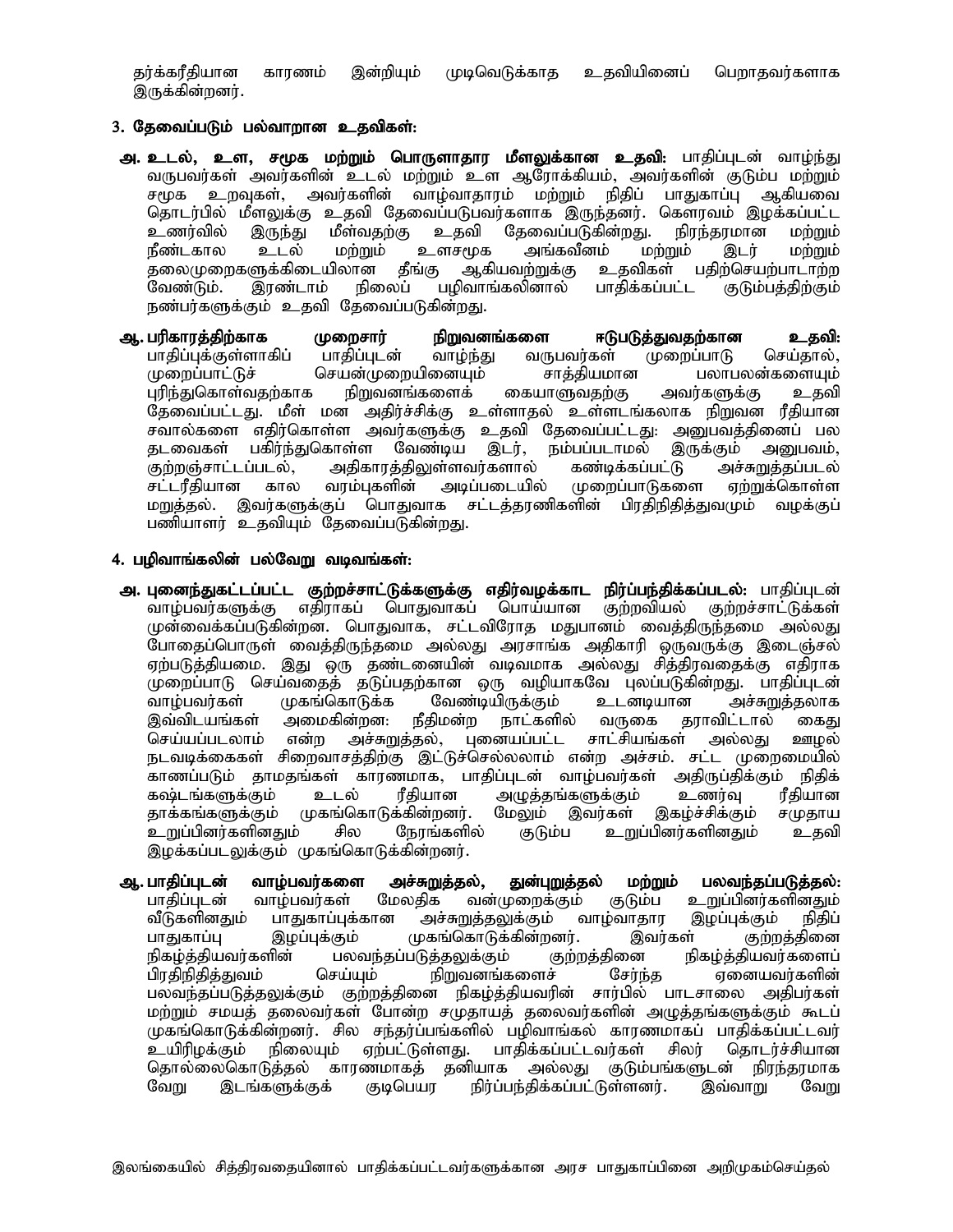இடங்களுக்குச் செல்லாமல் இருந்தவர்கள் தொடர்ச்சியான தொல்லைகொடுத்தல்களுக்கு முகங்கொடுத்து வருகின்றனர்.

- இ. துண்டிக்கப்பட்ட சமூக உறவுகள்: சித்திரவதையினால் பாதிக்கப்பட்டு அதன் தாக்கத்துடன் .<br>வாழ்ந்து வருபவர்கள் பகிரங்கமாக அவர்களை அவமானப்படுத்தித் தனிமைப்படுத்தும் முயற்சிகளுக்கும் முகங்கொடுத்து வருகின்றனர். பாதிக்கப்பட்டு வாழ்ந்து வருபவர்கள் அல்லது அவரின் குடும்ப உறவினர்கள் போதைப்பொருள் வியாபாரத்தில் ஈடுபட்டு<br>வருகின்றனர் என அல்லது பாதிக்கப்பட்டவருக்கு மனோவியாதி இருக்கின்றது எனக் வருகின்றனர் என அல்லது பாதிக்கப்பட்டவருக்கு மனோவியாதி இருக்கின்றது எனக்<br>குற்றத்தினை நிகழ்த்தியவர்கள் பகிரங்கமாகக் கூறி வருகின்றனர் அல்லது குற்றத்தினை நிகழ்த்தியவர்கள் பகிரங்கமாகக் கூறி வருகின்றனர் அல்லது<br>பாதிக்கப்பட்டவர் ஒரு குற்றவாளி எனக் குடும்பத்திடமும் நண்பர்களிடமும் ஒரு குற்றவாளி எனக் குடும்பத்திடமும் நண்பர்களிடமும் கூறிவருகின்றனர். பாதிக்கப்பட்டவர் அவரின் குடும்பத்துடனும் வாழ்க்கைத் துணையுடனும் பிள்ளைகளுடனும் கொண்டுள்ள உறவினை இது பாதித்துள்ளது. பாதிக்கப்பட்டவர்களை இழிவுபடுத்துமாறும் அவர்களுக்கு வழங்கப்படும் உதவியினைத் துண்டிக்குமாறும் சமுதாயத் தலைவர்களுக்கும் அழுத்தம் வழங்கப்படுகின்றது.
- 5. rpj;jputijapidr ; rhjhuzkhf ;fy;:rpj;jputij mrhjhuzkhdjhff; கருதப்படுவதில்லை அல்லது வன்முறையாகக் கூடக் கருதப்படுவதில்லை என்பதையே<br>சித்திரவகையினைச் சாகாரணமாக்குவது குறிக்கின்றது. இது ஏற்றுக்கொள்ளப்படக்கூடிய சித்திரவதையினைச் சாதாரணமாக்குவது குறிக்கின்றது. இது ஏற்றுக்கொள்ளப்படக்கூடிய<br>ஒன்றாக நியாயப்படுத்தப்படுகின்றது. இது குறிப்பிடுவதற்கோ அல்லது முறைப்பாடு நியாயப்படுத்தப்படுகின்றது. இது குறிப்பிடுவதற்கோ அல்லது முறைப்பாடு<br>'கா ககுகியான ஒன்றல்ல எனப் பாதிக்கப்பட்டவர்கள் நம்புகின்றனர் அல்லது செய்வதற்கோ தகுதியான ஒன்றல்ல எனப் பாதிக்கப்பட்டவர்கள் நம்புகின்றனர் அல்லது<br>முறைப்பாடு எனும் அபாயநேர்வுக்குட்படத் தகுதியற்றது என நம்புகின்றனர். அபாயநேர்வுக்குட்படத் .<br>சிக்கிாவகையினை அரசும் அரசு சாராச் சேவை வழங்குனர்களும் ஏற்றுக்கொண்டு அதற்கு பதிற்செயற்பாடாற்றத் தவறுவதையே இது குறிக்கின்றது.
- 6. பாதிக்கப்பட்டவர்களின் பல குழுக்களுக்கும் பொதுமக்கள் ஒத்துழைப்பின்மை:பொதுமக்களின் அபிப்பிராயம் பொதுவாக நெறி சார்ந்த மதிப்பீடுகளை அடிப்படையாகக் கொண்டுள்ளது. இது குறைந்த வருமானங்களைக் கொண்ட சமுதாயங்களைச் சேர்ந்தவர்கள், பாலியல்<br>தொழிலில் ஈடுபட்டுள்ளவர்கள், ஏற்றுக்கொள்ள (மடியாதது எனப் புலனுணரப்படும் ஈடுபட்டுள்ளவர்கள், பால்நிலை அடையாளத்தினைக் கொண்டவர்கள், சிறைக்கைதிகள் போன்றவர்களை இந்த<br>மதிப்பீடுகள் அங்கீகரிப்பதாகவோ அவர்களுக்கு உதவுவதாகவோ புலப்படவில்லை. அங்கீகரிப்பதாகவோ அவர்களுக்கு போதைப்பொருள் பாவனை தொடர்பான சமூகத்தின் அதிருப்தி, பயங்கரவாதத்துடனான njhlu;Gfs; gw;wpa r%fj;jpd ; mjpUg;jp MfpadTk; ghjpg;Gld ; tho ;e;J tUgtu;fis ,fo;r ;rpf;F Mshf;fp mtu;fspd ; Kiwg;ghLfis nksdpf;fr ; செய்கின்றன.சட்டத்துக்குப் புறம்பான தண்டனைகள் பற்றிய பொதுமக்களின் திருப்தி<br>குற்றமிழைப்பவர்களை இயலுமாக்குவதாக அடையாளம் காணப்பட்டது. இகழ்ச்சிக்கு குற்றமிழைப்பவர்களை இயலுமாக்குவதாக அடையாளம்<br>ஆளாக்கப்படுவதில் இருந்தும் தாக்குதல்களில் இருந்தும் ஆளாக்கப்படுவதில் இருந்தும் தாக்குதல்களில் இருந்தும் பாதிக்கப்பட்டவர்களைப்<br>பாதுகாக்க அரச நிறுவனங்கள் தவறிவிட்டன. பாதிக்கப்பட்டவர்களுக்குக் அரச நிறுவனங்கள் தவறிவிட்டன. பாதிக்கப்பட்டவர்களுக்குக் கௌரவத்தினையும் பாதுகாப்பினையும் அவர்களின் உரிமைகளையும் பெற்றுக்கொடுப்பதற்கு நடவடிக்கை எடுப்பதற்கும் இந்த நிறுவனங்கள் தவறிவிட்டன.

#### 7. பாதுகாப்பின்மை மற்றும் பற்றாக்குறையான அரச பொறுப்பு:

- அ. பாதுகாப்பு சேவைகளின்மை:இலங்கையில் சித்திரவதையினால்பாதிக்கப்பட்டவர்களுக்கு<br>சமயத்திற்கேற்றதும் வினைத்திறன்மிக்கதுமான பாதுகாப்பு மற்றும் மீளலுக்கான அரச வினைத்திறன்மிக்கதுமான பாதுகாப்பு மற்றும் மீளலுக்கான அரச அனுசரணையளிக்கப்பட்ட நிகழ்ச்சித்திட்டங்கள் எதுவும் காணப்படவில்லை.
- M.xj;Jiog;gpd ;ik:ghjpf;fg;gl;ltu;fSf;fhd xj;Jiog;ghf epthuzk; வழங்குவதற்கான பொறிமுறையினைக் கொண்ட பொறுப்புடைய அலுவலர்களைக்<br>காணமுடியாதுள்ளது. சட்ட மருத்துவ அலுவலர்கள் மற்றும் நீதவான்களுக்கான காணமுடியாதுள்ளது. சட்ட மருத்துவ அலுவலர்கள் மற்றும் அறிக்கையிடல் உத்தியோகபூர்வமான முறைப்பாடாகவும் புலன்விசாரணையாகவும் அல்லது தப்பியவர்களுக்கான ஒத்துழைப்பாக மாற்றப்படமாட்டாது. அவ்வாறு தப்பியவர்களுக்கு அவர்களது முறைப்பாடுகள் தொடர்பாக நடவடிக்கை எடுப்பது பற்றிய தகவல் எதுவும் வழங்கப்படுவதில்லை. சித்திரவதை தொடர்பாக குற்றவியல் வழக்குகளை<br>சட்டமா அதிபர் தாக்கல்செய்யும் பொழுது பாதிக்கப்பட்டவர் மற்றும் வழக்கிலுள்ள சட்டமா அதிபர் தாக்கல்செய்யும் பொழுது பாதிக்கப்பட்டவர் மற்றும் பழிவாங்கலின் தாக்கத்தினைக் கருத்திற் கொள்வதற்கு தவறிவிடுகின்றார். உரிமைகள்<br>மீறப்பட்டமை தொடர்பில் விசாரணைசெய்வதற்காக உயர் நீதிமன்றத்தில் மீறப்பட்டமை தொடர்பில் விசாரணைசெய்வதற்காக உயர் தாக்கல்செய்யப்பட்ட வழக்குகளில் வழக்கு தொடர்வதற்கான காலக்கெடு, கடமையைச் செய்யத் தவறுகின்ற மேற்பார்வை அலுவலர்கள் பொறுப்புவகிப்பதற்கு தொடர்ந்து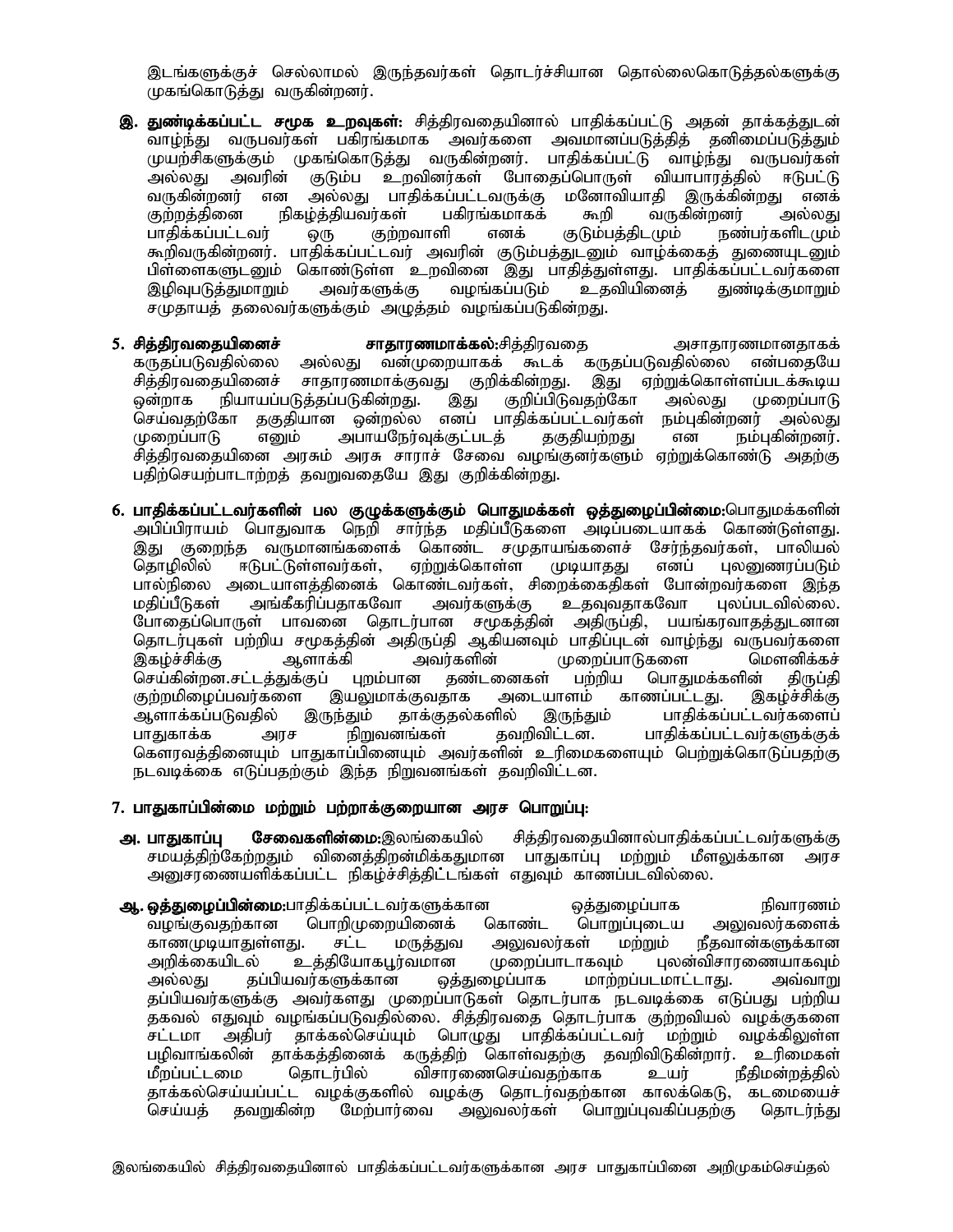தவறுகின்றமை மற்றும்பாதிக்கப்பட்டவர்களுக்கு சார்பாக அரசினால் நீதிமன்றத்திற்கு முன்வைக்கப்படாமை உள்ளடங்களான பல்வேறு சவால்களை பாதிக்கப்பட்டவர்கள் எதிர்நோக்குகின்றனர்.

## அரசுக்கான கொள்கைப் பரிந்துரைகள்

சித்திரவதையினால் பாதிக்கப்பட்டு அந்தப் பாதிப்புடன் வாழ்ந்துவருபவர்களுக்கான செயற்திறன்மிக்க பாதுகாப்பினை உறுதிப்படுத்துவது இரண்டு நோக்கங்களை அடைவதாக<br>முன்மொழியப்பட்டுள்ளது. (அ) மீளலுக்காகப் பாதிக்கப்பட்டவரை மையப்படுக்கிய ஒரு முன்மொழியப்பட்டுள்ளது. (அ) மீளலுக்காகப் பாதிக்கப்பட்டவரை மையப்படுத்திய பரிபூரணமான அணுகுமுறை (ஆ) நீதிக்கான பாதுகாப்பான மற்றும் செயற்திறன்மிக்க அணுகல்.

1. மீளலுக்காகப் பாதிக்கப்பட்டவரை மையப்படுத்திய அணுகுமுறை: பாதிப்புடன் வாழ்ந்து வருபவர்களும் அவர்களின் குடும்பங்களும் சித்திரவதை செய்யப்பட்ட அல்லது மோசமாக நடத்தப்பட்ட அனுபவத்தில் இருந்து மீண்டு வருவதற்காக உதவியினையும் பாதுகாப்பினையும் பெறவேண்டும். இது அரசுக்குப் பரிந்துரைக்கப்படுகின்றது:

சித்திரவதையினால் பாதிக்கப்பட்டு அந்தப் பாதிப்புடன் வாழ்ந்து வருபவர்கள் மற்றும்<br>அவர்களின் குடும்பத்தினரின் மீளலுக்காகவும் பாதுகாப்பிற்காகவும் இலங்கை குடும்பத்தினரின் மீளலுக்காகவும் பாதுகாப்பிற்காகவும் இலங்கை<br>டார் மற்றும் சாட்சிகளைப் பாதுகாத்தல் அதிகாரசபையினால் அரச ்பாதிக்கப்பட்டோர் மற்றும் சாட்சிகளைப் பாதுகாத்தல் அதிகாரசபையினால்<br>வளமிடப்பட்ட பல்துறை சார்ந்த நிகழ்ச்சித்திட்டம் சார்ந்த *நிகழ்ச்சித்திட்டம் எற்று நடைமுறைப்படுத்தப்படவேண்டும்.*நிகழ்ச்சித்திட்டம் மீளலுக்கான உதவியினை வழங்கி (உடல், உள, நிதி மற்றும் சமூக) அரச துறையினைச் சேர்ந்த மருத்துவ மற்றும் உளவியல் நிபுணர்களைப் பயிற்றுவித்து அவர்களை ஈடுபடுத்தவேண்டும் என்பதுடன் இரண்டாம் நிலைப் பழிவாங்கலுக்கு உட்பட்ட குடும்பத்திற்கும் ஏனையோருக்கும்<br>உதவியினை வழங்கவேண்டும். பாதிப்புடன் வாழ்ந்து வருபவர்கள் சமூகத்துடன் பாதிப்புடன் வாழ்ந்து ஒருங்கிணைவதற்கு உதவுவதற்காக சமுதாயங்களில் பணியாற்றும் அரச சார்பற்ற நிறுவனங்களுடனான ஆற்றுப்படுத்தல் முறைமைக்கும் ஏற்பாடுகள் வழங்கப்படவேண்டும். சித்திரவதை அல்லது மோசமாக நடத்தப்பட்டமை ஆகியவற்றின மேற்கொண்டை தொடர்பிலான அல்லது அவற்றினை இயலுமாக்கியவை தொடர்பிலான சம்பவங்களில் சம்பந்தப்பட்டுள்ள அரச நிறுவனங்கள் மற்றும் செயற்படுனர்களில் இருந்து சுயாதீனம் பெற்றதாக நிகழ்ச்சித்திட்டம் வடிவமைக்கப்படவேண்டும்.

<mark>2. பாதுகாப்பும் செயற்திறனுமிக்க நீதிக்கான அணுகல்:</mark> பாதிப்புடன் வாழ்ந்து வருபவர்கள்<br>முதங்கொடுக்கும் மீள் பழிவாங்கல்கள் மற்றும் அடக்குமுறைகள் நீதிக்கான முகங்கொடுக்கும் மீள் பழிவாங்கல்கள் மற்றும் அடக்குமுறைகள் நீதிக்கான<br>அர்த்தபூர்வமான அணுகலை அடைவதற்காக அவை நீக்கப்படுகின்றன என்பதை அர்த்தபூர்வமான அணுகலை அடைவதற்காக உறுதிப்படுத்தப் பரிந்துரைக்கப்படுகின்றது.

சித்திரவதையினால் பாதிக்கப்பட்டு அந்தப் பாதிப்புடன் வாழ்ந்து வருபவர்களைக் கையாளும் ஒவ்வொரு அரச நிறுவனமும் சித்திரவதையினால் பாதிக்கப்பட்டு வாழ்ந்து<br>வருபவர்களுக்கான விசேட பாதுகாப்புக் கடப்பாடுகளுடன் நிறுவன ரீகியான ்பாதுகாப்புக் கடப்பாடுகளுடன் நிறுவன ரீதியான கொள்கைகளை *வடிவமைத்து, ஏற்று அங்கீகரித்து அமுல்படுத்த வேண்டும்.*பொலிஸார், சிறைச்சாலைகள்,பொதுநிர்வாகம்,நீதித்துறை, சட்ட மருத்துவ அதிகாரிகள்,சுகாதார நிர்வாகம்,சட்ட மாஅதிபர் அலுவலகம்,பாதிக்கப்பட்டவர்களையும் சாட்சிகளையும் பாதுகாப்பதற்கான தேசிய அதிகாரசபை,தேசிய பொலிஸ் ஆணைக்குழு,சட்ட உதவி<br>ஆணைக்குழு,தேசிய மனித உரிமைகள் ஆணைக்குழு ஆகியவற்றினால் ஆணைக்குழு,தேசிய மனித உரிமைகள் ஆணைக்குழு ஆகியவற்றினால்<br>நிறுவனத்திற்கெனத் தனித்துவமான கொள்கைகளை ஏற்றுஅங்கீகரிக்கவேண்டும். நிறுவனத்திற்கெனத் தனித்துவமான கொள்கைகளை ஏற்றுஅங்கீகரிக்கவேண்டும். .<br>அக்கொள்கைகள் பாதுகாப்பான மற்றும் அவசரப்பட்டும் ஆராயாமலும் எடுக்கப்படாத உதவியினை வலியுறுத்தவேண்டும் என்பதுடன் பாதிக்கப்பட்டு வாழ்ந்து வருபவரின் மீளலை முன்னுரிமைப்படுத்த வேண்டும். அத்துடன் முறைப்பாடுகள் மீது இருக்கும் கால எல்லை தொடர்பான சட்டத் தேவைப்பாடுகளை அகற்றவேண்டும். மேலும் பாதிக்கப்பட்டவர்களின் ஒத்துழைப்புடனும் இணக்கத்துடனும் துரிதமான நடவடிக்கைகள்<br>எடுக்கப்படவேண்டும். சித்திரவதைகளின் வடிவங்களையும் பாதிக்கப்பட்டவர்கள் எடுக்கப்படவேண்டும். முகங்கொடுக்கும் பழிவாங்கல்களின் வடிவங்களையும் கொள்கைகள் விசேடமாக அடையாளம் கண்டு அவற்றினை நீக்கவேண்டும்.